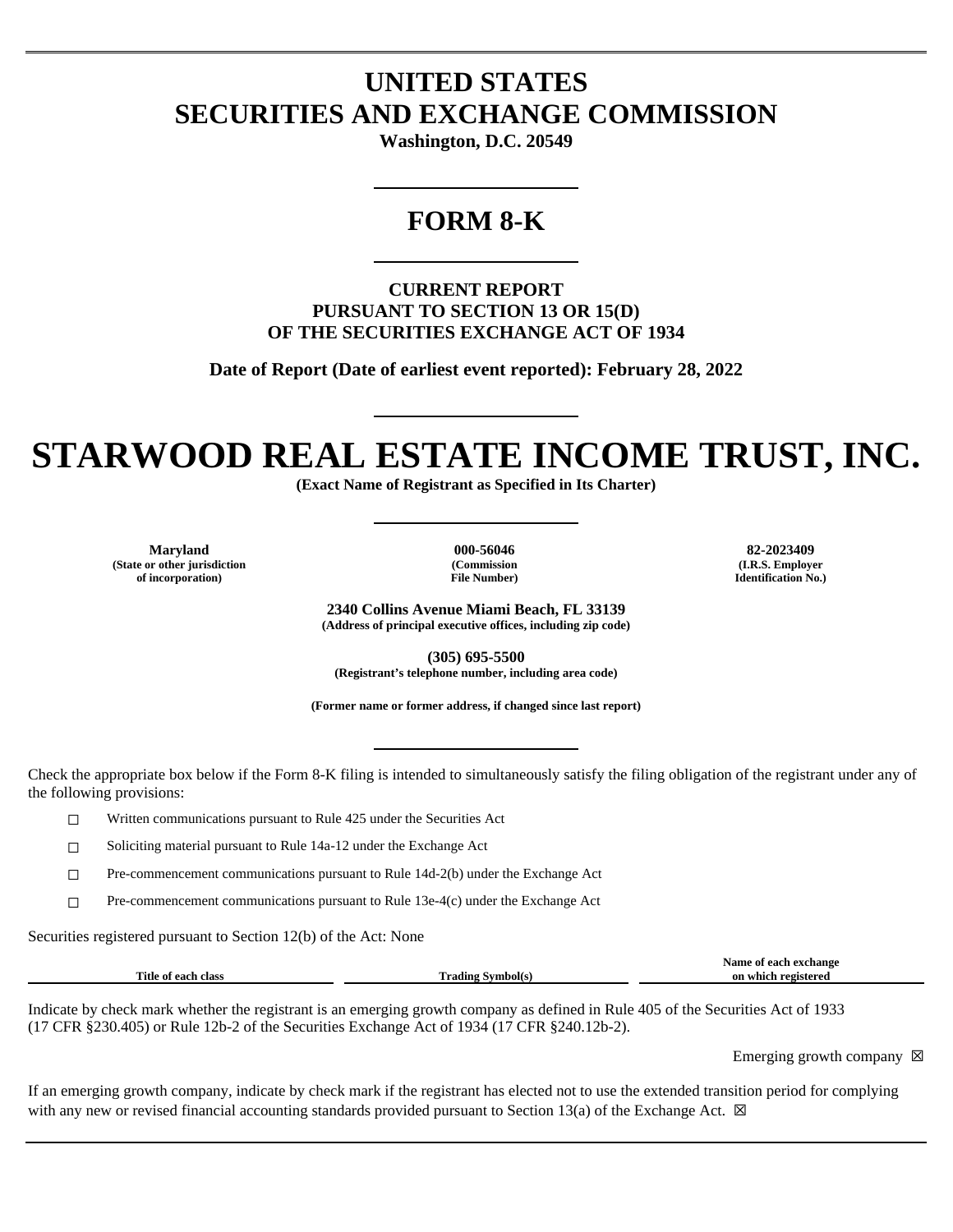#### **Item 8.01.Other Events.**

#### **February 2022 Distributions**

On February 28, 2022, Starwood Real Estate Income Trust, Inc. (the "Company") declared distributions for each class of its common stock in the amount per share set forth below:

|                             | <b>Stockholder</b>        |                      |                         |        |  |
|-----------------------------|---------------------------|----------------------|-------------------------|--------|--|
|                             | <b>Gross Distribution</b> | <b>Servicing Fee</b> | <b>Net Distribution</b> |        |  |
| <b>Class I Common Stock</b> | 0.1035                    | 0.0000<br>(\$        |                         | 0.1035 |  |
| Class D Common Stock        | 0.1035                    | 0.0050<br>GS)        |                         | 0.0985 |  |
| Class T Common Stock        | 0.1035                    | 0.0172<br>(S)        |                         | 0.0863 |  |
| Class S Common Stock        | 0.1035                    | 0.0172<br>(\$        |                         | 0.0863 |  |

The net distributions for each class of common stock (which represents the gross distributions less stockholder servicing fees for the applicable class of common stock) are payable to stockholders of record as of the close of business on February 28, 2022 and will be paid on or about March 3, 2022. These distributions will be paid in cash or reinvested in shares of the Company's common stock for stockholders participating in the Company's distribution reinvestment plan.

#### **Total Operating Expenses**

Pursuant to the advisory agreement between the Company, Starwood REIT Advisors, L.L.C. (the "Advisor") and Starwood REIT Operating Partnership, L.P., the Advisor will reimburse the Company for any expenses that cause the Company's Total Operating Expenses in any four consecutive fiscal quarters to exceed the greater of: (1) 2% of the Company's Average Invested Assets or (2) 25% of the Company's Net Income (each as defined in the Company's charter) (the "2%/25% Limitation").

Notwithstanding the foregoing, to the extent that Total Operating Expenses exceed these limits and the Company's independent directors determine that the excess expenses were justified based on unusual and nonrecurring factors that they deem sufficient, the Advisor would not be required to reimburse the Company.

For the four fiscal quarters ended December 31, 2021, the Company's Total Operating Expenses exceeded the 2%/25% Limitation. Based upon a review of unusual and non-recurring factors, including but not limited to outsized performance during this period resulting in increased performance participation allocation expense, the Company's independent directors determined that the excess expenses were justified.